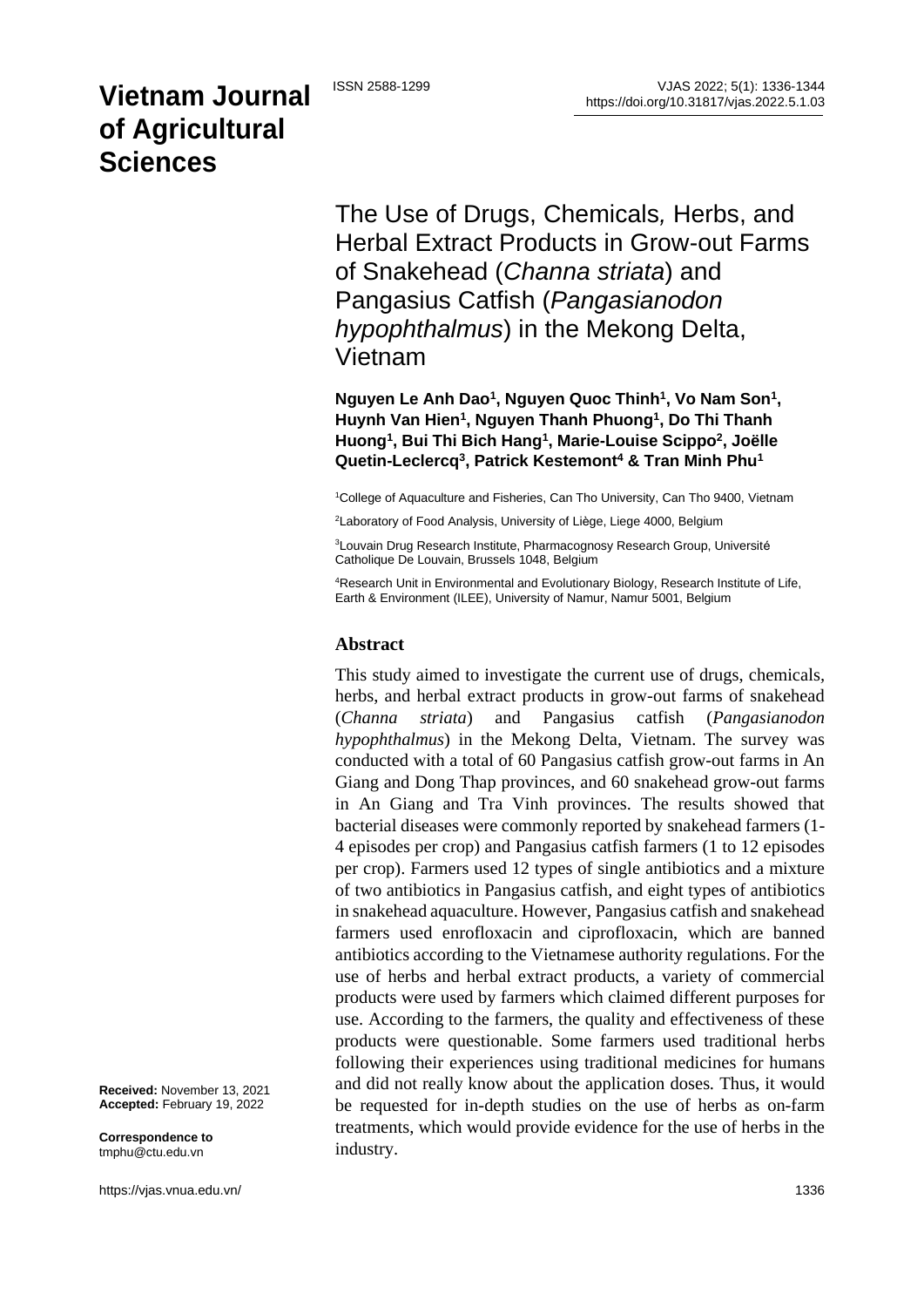#### **Keywords**

Antimicrobial, herbal, Mekong delta, snakehead,

#### **Introduction**

In recent decades, Pangasius catfish (*Pangasianodon hypophthalmus*) has become one of the dominant species that is farmed intensively in the Mekong Delta and has become the major exporting product in the global seafood market. The production of Tra catfish has risen rapidly from 93 thousand tons in 2000 to 1.12 million tons in 2020 (Directorate of Fisheries, 2020). Snakehead *(Channa striata)* is one of the common domestically consumed fish with a production of 40,000 tons year<sup>-1</sup> (Tran Hoang Tuan *et al.*, 2014). Snakehead is cultured mainly in ponds, cages, and lined tanks in Dong Thap, Vinh Long, Tra Vinh, and An Giang provinces (Huynh Van Hien *et al.*, 2011). However, with these intensive culture practices, frequent disease occurrences have been reported, including bacillary necrosis of Pangasius (BNP), caused by *Edwardsiella ictaluri*, and motile *Aeromonas* septicaemia (MAS) in Pangasius catfish (Phan *et al.,* 2009; Phu *et al.,* 2016) and bacterial diseases and parasite infections in snakehead (Pham Minh Duc *et al.*, 2012; Nguyen Quoc Thinh *et al.*, 2020).

The increase in bacterial diseases and other pathogens causing high mortality has negatively impacted fish production and profits. The use of chemicals and other compounds to control water quality, improve digestibility, and treat diseases have been popular in aquaculture (Nguyen Quoc Thinh *et al.,* 2014; Phu *et al.,* 2016; Ström *et al*., 2019; Nguyen Quoc Thinh *et al.*, 2020). Twentyfour types of antimicrobials were used to control bacterial disease in Pangasius catfish, as reported in a survey done in 2011 (Phu *et al.,* 2016), and five additional types in 2019 (Ström *et al*., 2019). Also, other chemicals used as disinfects, herbs, and probiotics are also used in Pangasius catfish farming. For snakehead farming, seven types of antibiotics and eight types of compounds for disinfecting and controlling parasites were used to control diseases during culture periods

(Nguyen Quoc Thinh *et al.*, 2020). Information on the use of herbs in aquaculture is limited.

The use of herbs or herbal products has not been widely studied at the farm level. Garlic is used to control bacterial diseases in aquaculture due to its antimicrobial properties (Kim Van Van, 2012). Adding *Yucca schidigera* extract has been shown to enhance shrimp growth and survival rates (Nguyen Phu Hoa, 2012). Other researchers have explored the antimicrobial and antioxidant properties of herbal extracts, potentially for applications in aquaculture (Bussmann *et al.,* 2010; Tekwu *et al.,* 2012; Ocheng *et al.,* 2014). However, information on the use of herbs in Pangasius catfish (*Pangasianodon hypophthamus*) and snakehead *(Channa striata)* aquaculture has not been clearly illustrated. The aims of this study were to investigate the use of chemicals common in aquaculture with a focus on the application of herbal products and to provide background information for further in-depth studies.

#### **Methodology**

The study was conducted from January to April 2017 by interviewing 60 Pangasius catfish farmers in Dong Thap and An Giang provinces and 60 snakehead farmers in An Giang and Dong Thap provinces, Vietnam. A total of 120 farmers were interviewed face to face. The interviewed farms were randomly selected from the list provided by provincial agriculture and rural development offices. The semi-structured questionnaire was piloted in two households in each group and included technical information (grow-out pond, input pond, stocking density, year of farming, production, feed conversion ratio, and training), disease occurrence (types of disease and chemicals used), and information on the use of herbal products (types of herbal products, dosages, and modes of application). Results were expressed in descriptive statistics, namely frequency of occurrence, mean value, and standard deviation, using Microsoft Excel 2010.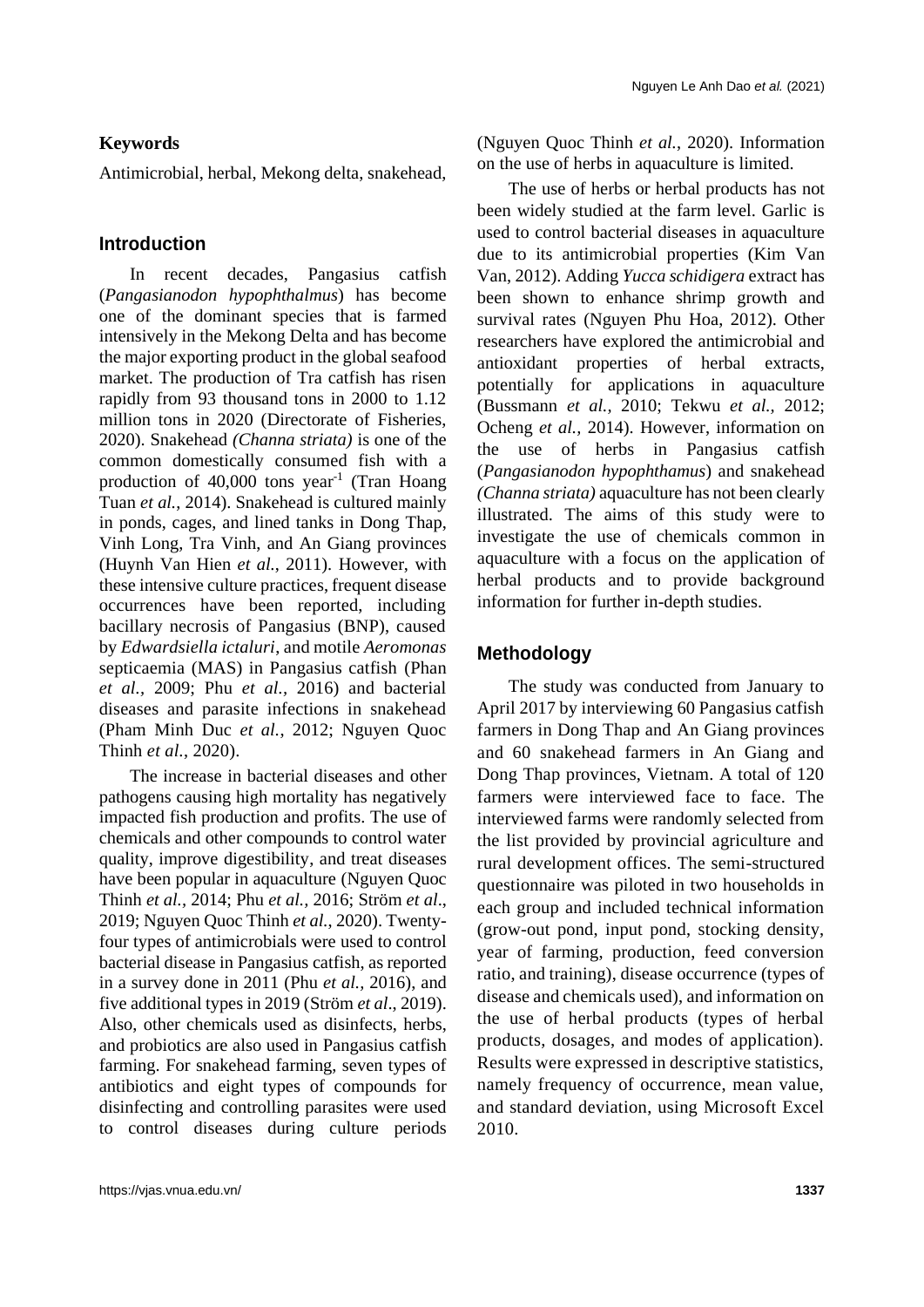The use of drugs, chemicals, herbs, and herbal extract products in grow-out farms of snakehead and pangasius catfish

### **Results**

#### **General information about the catfish and snakehead farms**

The Pangasius catfish farmers had more experience in fish farming compared to the snakehead farmers (**Table 1**). This is because catfish aquaculture began intensive farming in 2000 (De Silva & Phuong, 2011), whereas snakehead aquaculture has been expanding for less than ten years (Huynh Van Hien *et al.*, 2011; Tran Hoang Tuan *et al.*, 2014). Pangasius catfish fingerlings were obtained from the local places in Dong Thap and An Giang provinces, which had numerous catfish nurseries, while snakehead fingerlings were transported mainly by truck to Dong Thap province from grow-out farms in Tra Vinh, 60 to 100km down-stream.

Although both types of farms had similar stocking densities, the productivity of Pangasius catfish was much higher than the snakehead. This is because the total production of Pangasius catfish was much higher than the total production of snakehead (Tran Hoang Tuan *et al.*, 2014; Directorate of Fisheries, 2020). Checking for antibiotics before harvesting and trading was a common practice in Pangasius catfish aquaculture compared to the much lower rate in snakehead aquaculture, which can be explained by the fact that snakehead is only traded to middle-men and sold for domestic consumption at local markets, whereas Pangasius catfish is mainly exported. It should be highlighted for attention that the fish produced for local markets followed similar aquaculture patterns as other

fish produced for local consumption, *e.g.* red tilapia (Tran Minh Phu *et al.*, 2017).

#### **Disease symptoms reported by Pangasius catfish and snakehead farmers**

Most farmers reported that bacillary necrosis of Pangasius and motile *Aeromonas* septicaemia were the two most common bacterial diseases in Pangasius catfish (**Table 2**). This means that the two main diseases had not been controlled in previous years. The diseases also appeared often during the flooding season with the frequency of 1 to 12 episodes per crop. Thus, catfish bacterial disease control should be taken into account for better fish production. Farmers had to use antimicrobial compounds to treat the diseases, although prevention methods were applied such as feeding the fish immunostimulant products and feed additive products. Pale gill and liver syndrome and parasite infection also occurred frequently, similar to the previous report of Phu *et al.* (2016). Yellow fillet syndrome in Pangasius catfish seemed to occur more frequently compared to previous findings in 2011, in which less than 5% of farmers reported it. Thus, fish health management practices in Pangasius catfish farming need to have the involvement of different stakeholders who can contribute to the sustainable development of the industry.

Motile *Aeromonas* septicaemia, body hemorrhages, parasite infection, and liver syndrome were the most common diseases and symptoms reported by snakehead farmers (**Table 2**). However, the disease occurrences were less

| <b>Table 1.</b> General information about the catfish and snakehead farms |
|---------------------------------------------------------------------------|
|---------------------------------------------------------------------------|

|                                         | Pangasius catfish | Snakehead      |
|-----------------------------------------|-------------------|----------------|
|                                         | $(n = 60)$        | $(n = 60)$     |
| Years of farming (years)                | $10.6 \pm 6.4$    | $5.8 \pm 3.5$  |
| Training (%)                            | 75                | 60             |
| Area of grow-out pond $(m^2)$           | $5767 \pm 3430$   | $881 \pm 354$  |
| Stocking density (fish/m <sup>2</sup> ) | $56 \pm 24$       | $56 \pm 20$    |
| <b>Feed Conversion Ratio</b>            | $1.6 \pm 0.2$     | $1.28 \pm 0.2$ |
| Harvest size (g/fish)                   | $974 \pm 338$     | $811 \pm 212$  |
| Checking antibiotic before selling (%)  | 86.7              | 3.3            |
| Productivity (tons/ha/crop)             | $422 \pm 162$     | $152 \pm 78$   |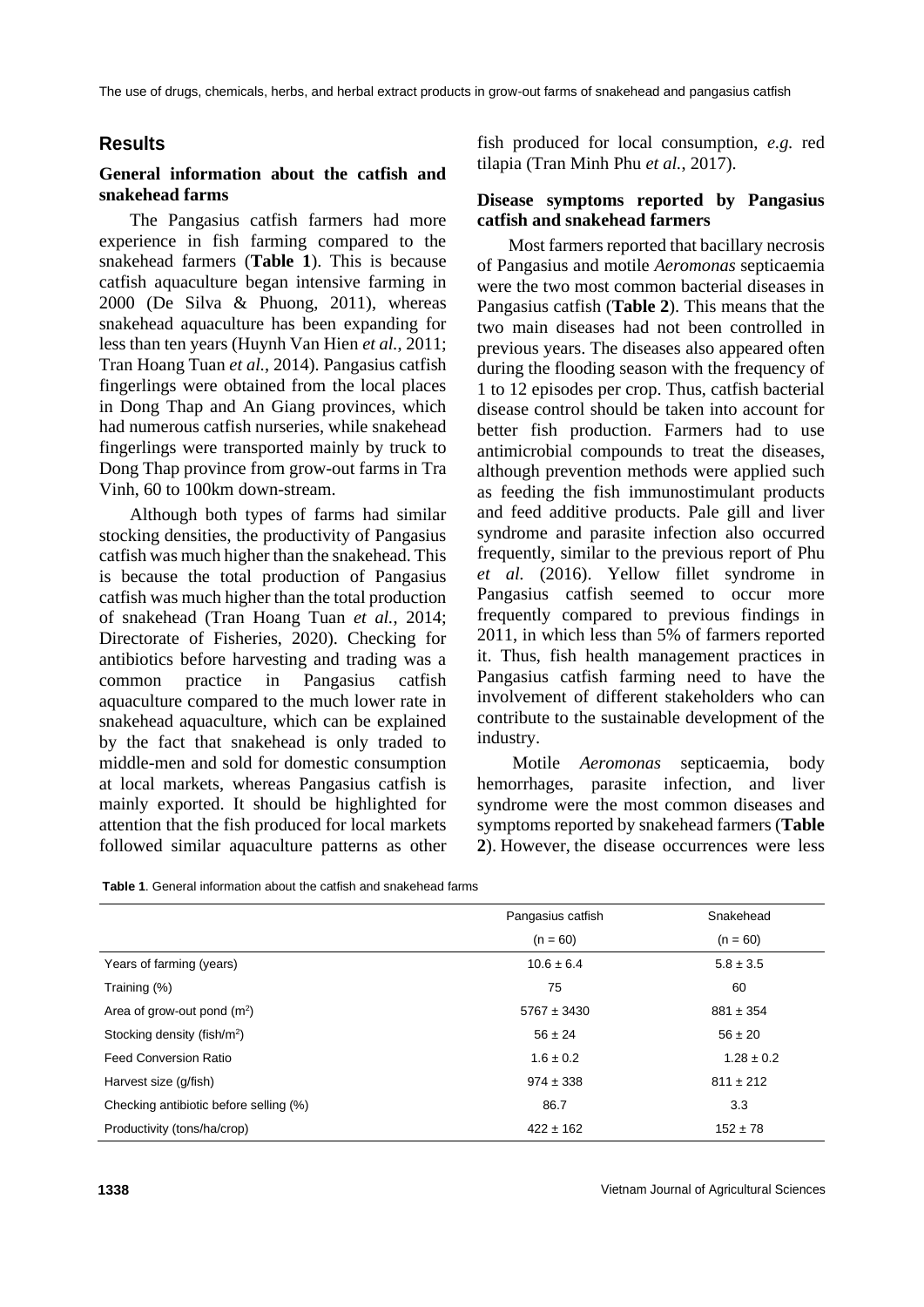| Reported disease symptoms             | Pangasius catfish<br>$(n = 60)$ | Snakehead<br>$(n = 60)$ |
|---------------------------------------|---------------------------------|-------------------------|
| Bacillary necrosis of Pangasius (BNP) | 91.7                            |                         |
| Motile Aeromonas septicaemia (MAS)    | 90                              | 66.3                    |
| Pale gill and liver syndrome          | 60                              | -                       |
| Parasite infection                    | 43.3                            | 60                      |
| Yellow fillet syndrome                | 30                              | -                       |
| Liver syndrome                        |                                 | 60                      |
| Fungi infection                       |                                 | 11.7                    |
| Body hemorrhages                      | ٠                               | 56.7                    |
| Abnormalities                         | $\overline{\phantom{0}}$        | 78.3                    |
| Note: "-" no report.                  |                                 |                         |

**Table 2**. Diseases symptoms reported by catfish and snakehead farmers (%)

frequent than in the Pangasius catfish, with 1 to 4 episodes per crop. The bacterial diseases in snakehead were caused by infections of *Aeromonas* spp., *Edwardsiella* sp., *Streptococcus* spp., and *Pseudomonas* spp., while the parasite infections included *Gyrodactylus*, *Spinitectus*, *Pallisentis*, and protozoae (*Trichodina*, *Apiosoma*, *Henneguya*, and *Chilodonella*) (Pham Minh Duc *et al.,* 2012). The findings were consistent with those of Nguyen Quoc Thinh *et al.* (2020), who reported similar disease symptoms in snakehead but more cases in liver symptoms were reported (80%). For Pangasius catfish, farmers applied antimicrobials to control the motile *Aeromonas* septicaemia, body hemorrhages, and liver syndrome, while the parasites were controlled by different chemicals.

#### **Antibiotic use by catfish and snakehead farmers**

The number of antibiotics used in Pangasius catfish included 12 types of single antibiotics and a mixture of two antibiotics, fewer than reported in 2011 (Phu *et al.*, 2016) (**Table 3**). Compared to a recent survey done by Ström *et al.* (2019), five types of antibiotics were used by catfish farmers including enrofloxacin. The more types of antibiotics used by farmers in this study can be explained by the higher number of interviews (120, whereas in the survey of Ström *et al.* (2019), only 13 farmers were interviewed in An

https://vjas.vnua.edu.vn/ **1339**

Giang province). Antibiotic use in snakehead was similar to the survey of Nguyen Quoc Thinh *et al.* (2020), in which eight types of antibiotics were used. However, enrofloxacin and ciprofloxacin, banned antibiotics according to the Ministry of Agriculture and Development (MARD), were used by both Pangasius catfish and snakehead farmers (MARD, 2016). The sources of these antibiotics were unknown according to the farmers who obtained them from a chemical company. According to Mai Van Tai (2012), 28 antibiotics can be used in aquaculture in Vietnam, while in the USA, only four types of antibiotics have been approved for use in aquaculture. The farmers reported that the use of antibiotics was mainly based on their experiences, and not on scientific testing of the antimicrobial compounds. Thus, it is urgent to optimize the use of antibiotics or develop better regulations.

#### **Chemicals, probiotics, and nutritional products**

Many types of chemicals were used to disinfect water, control ectoparasites, and to improve water quality (**Table 4**). Iodine and BKC were widely used to disinfect water in both catfish and snakehead ponds, whereas copper sulfate and chlorine were used periodically to control the ectoparasites in Pangasius catfish twice a month. These practices were similar to previous findings, meaning that the ways to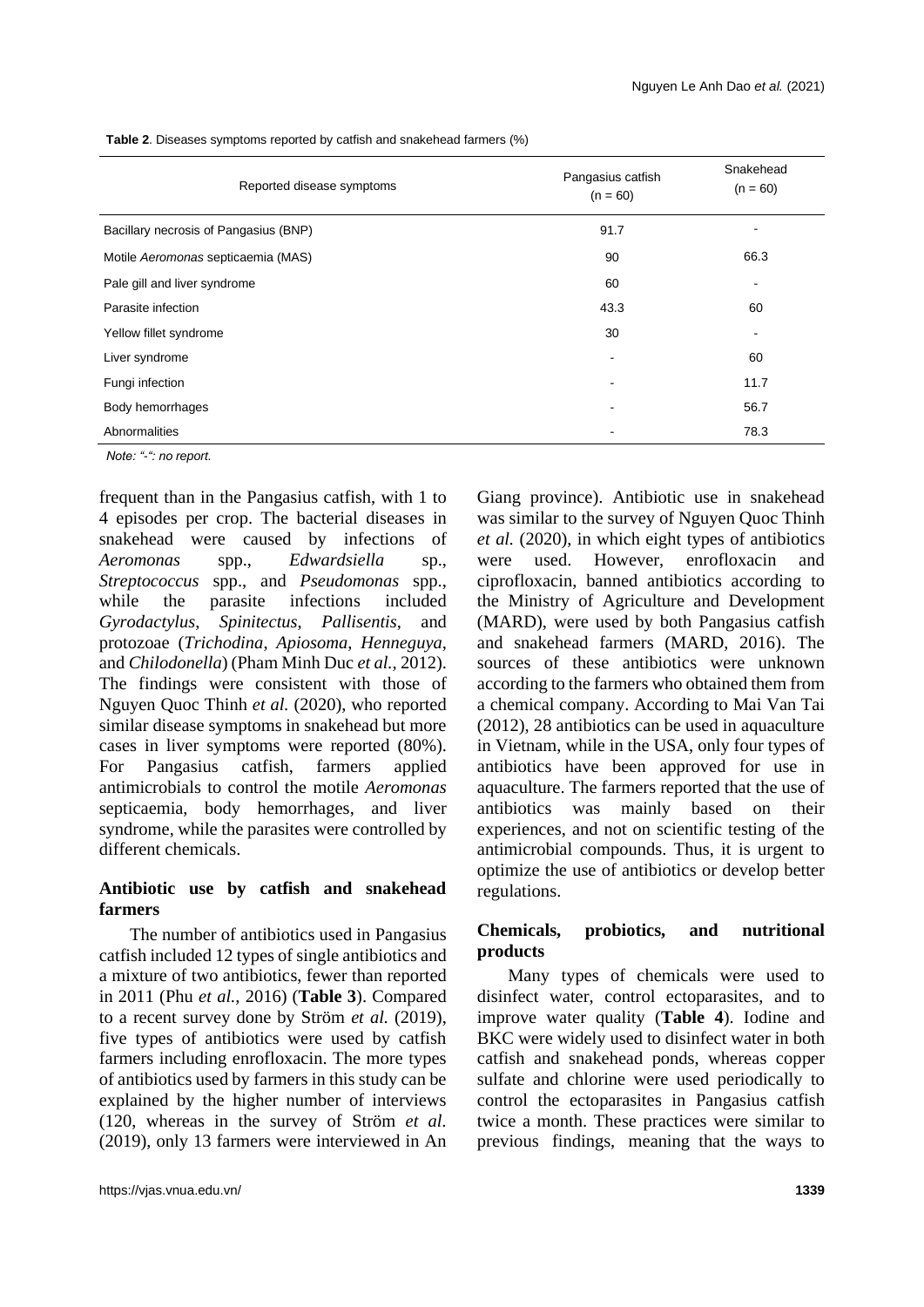| Groups         | Antibiotic                | Pangasius catfish | Snakehead                |
|----------------|---------------------------|-------------------|--------------------------|
|                |                           | $(n = 60)$        | $(n = 60)$               |
| Betalactam     | Amoxicillin               | 40                | 36.7                     |
|                | Ampicillin                | 1.7               | 3.3                      |
|                | Cephalexin                | 13.3              | 1.7                      |
|                | Cefotaxime                | 3.3               | $\blacksquare$           |
| Polymyxin      | Colistin                  | 10                | $\overline{\phantom{a}}$ |
| Quinolone      | Ciprofloxacin             | 8.3               | 6.7                      |
|                | Enrofloxacin              | 28.3              | 45                       |
|                | Levofloxacin              | 16.7              | 1.7                      |
| Aminoglycoside | Gentamicin                | 11.7              | $\blacksquare$           |
| Tetracycline   | Doxycycline               | 35                | 25                       |
|                | Oxytetracycline           | 20                | 10                       |
| Phenicol       | Florfenicol               | 36.7              | 38.3                     |
| Mixture        | Sulfonamide+ trimethoprim | 28.3              | 8.3                      |

#### **Table 3**. Antibiotics reportedly used by Pangasius catfish and snakehead farmers (%)

 *Note: "-": no report.*

 **Table 4**. The use of chemicals, probiotics, and nutritional supply products reported by Pangasius catfish and snakehead farmers (%)

|                                                                   | Pangasius catfish | Snakehead  |
|-------------------------------------------------------------------|-------------------|------------|
|                                                                   | $(n = 60)$        | $(n = 60)$ |
| Disinfectant, ectoparasite control, and water quality improvement |                   |            |
| Iodine                                                            | 53.3              | 60         |
| Copper sulfate                                                    | 30                | 16.7       |
| <b>BKC</b>                                                        | 41.7              | 31.7       |
| KMnO <sub>4</sub>                                                 | 30                | 8.3        |
| Lime                                                              | 73.3              | 45         |
| Chlorine powder                                                   | 53.3              | 10         |
| Glutaraldehyde                                                    | 8.3               | ۰          |
| Salt                                                              | 70                | 23.3       |
| Internal parasite control                                         |                   |            |
| Praziquantel                                                      | 23.3              | 70         |
| <b>Ivermectin</b>                                                 | 41.7              |            |
| Mixture of minerals and vitamins                                  | 78.3              | 95         |
| <b>Probiotics</b>                                                 | 63.3              | 93.3       |

 *Note: "-": no report*

control parasites and water quality have not been improved in recent years, and only chemicals and water exchange for disinfection are used (Phu *et al.,* 2016; Nguyen Quoc Thinh *et al.*, 2020). Praziquantel was used in both species while ivermectin was only used for catfish because it is toxic to snakehead. Most of the farmers used

probiotics and feed additive products containing vitamins and minerals, although the effectiveness was not assured, as reported by the farmers.

#### **Herbs and herbal extract products**

Herbs and herbal extract products were commonly used by Pangasius catfish farmers,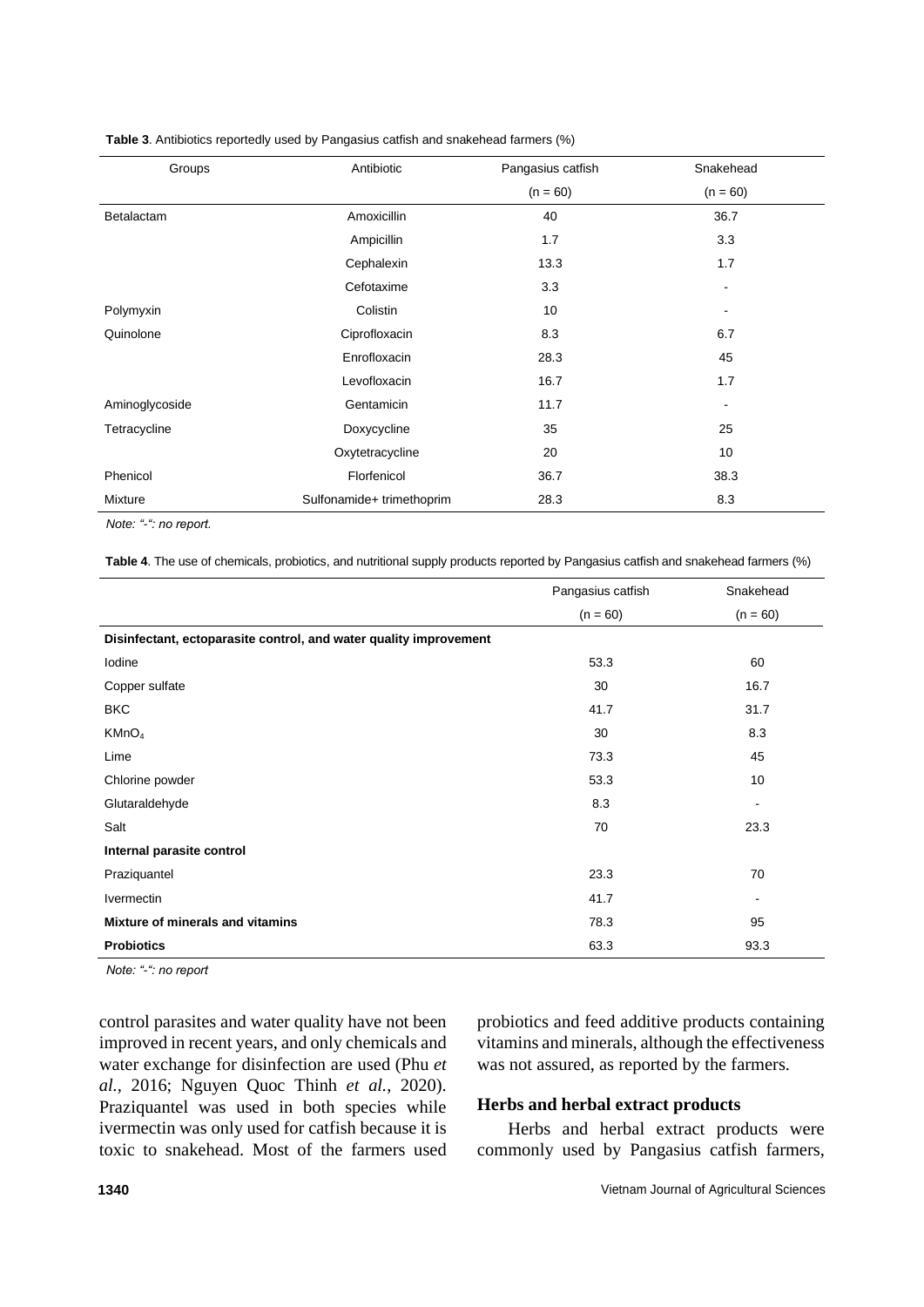45% of the farmers used commercial products and 8.3% of farmers used natural herbal products (**Table 5**). Snakehead farmers also used natural herbal products (16.7%) and commercial products (8.3%). Natural herbs like *Cleome chelidonii*, *Combretum daystachyum*, and garlic were commonly used to enhance liver function, control ectoparasites, and treat bacterial diseases. The natural herbs were normally dried and boiled in water before being applied into ponds or mixed into feed. Some herbs were ground and used fresh, such as garlic, *Areca catechu*, and curcumin. Nine types of herbal extract products produced by commercial companies were popularly used by Pangasius catfish farmers, whereas only three types were used by snakehead farmers. These products were advertised as enhancing liver function, controlling ectoparasites and bacterial diseases, and improving water quality, according to the labels. However, the effectiveness of the products was unknown as traditional herbal medicines were used empirically by farmers. In addition, the quality of the herbal extract products has not

been validated due to different types of compounds in the products.

Herbal extracts have been reported to contain alkaloids, terpenoids, tannins, saponins, glycosides, flavonoids, phenolics, steroids, or essential oils (Citarasu, 2010; Chakraborty & Hancz, 2011) which can reduce stress, improve growth, and supply essential compounds. Nguyen *et al.* (2020) reported that *Phyllanthus amarus* extract had a high antioxidant property *in vitro*, followed by *Piper betle, Psidium guajava, Euphorbia hirta,* and *Mimosa pudica*. For antimicrobial activities, *P. amarus* extract also showed the highest activity against two different strains of *Aeromonas hydrophila*. Nhu *et al.* (2019) revealed that plant extract-based diets modulated immune responses and resistance to bacterial infection differently in Pangasius catfish (*Pangasianodon hypophthalmus*). *Perilla frutescens* was shown to have the highest antifungal activity against snakehead pathogenic fungi among five herbal extracts examined and collected in the Mekong Delta (Dang Thuy Mai Thy *et al.*, 2020). Earlier studies have presented

| Items and description                                                                                            |       | Pangasius catfish       |     | Snakehead                     |
|------------------------------------------------------------------------------------------------------------------|-------|-------------------------|-----|-------------------------------|
|                                                                                                                  |       | $(n = 60)$              |     | $(n = 60)$                    |
|                                                                                                                  | Herbs | Herbal extract products |     | Herbs Herbal extract products |
| To enhance liver function                                                                                        |       |                         |     |                               |
| + Eclipta alba (Co mực)                                                                                          |       | 1.7                     | 5   |                               |
| + Phyllanthus urinaria (Diệp hạ châu)                                                                            |       | 1.7                     | 5   |                               |
| + Artichoke (Cynara cardunculus var. Scolymus), Amalaki<br>(Phyllanthus emblica), and Arjuna (Terminalia arjuna) |       | 3.3                     |     | 1.7                           |
| + Cleome chelidonii (Cây mần ri)                                                                                 | 3.3   | 1.7                     |     |                               |
| + Artichoke (Cynara cardunculus var. Scolymus)                                                                   |       | 1.7                     |     |                               |
| To control ectoparasites                                                                                         |       |                         |     |                               |
| + Combretum daystachyum (Trâm bầu)                                                                               | 1.7   | 10                      |     | 6.7                           |
| + Areca catechu (Cau)                                                                                            |       |                         | 8.3 |                               |
| + Curcumin (Nghệ)                                                                                                |       |                         | 1.7 |                               |
| To control bacterial diseases                                                                                    |       |                         |     |                               |
| + Garlic (tỏi)                                                                                                   | 6.7   | 8.3                     |     |                               |
| + Alkaloid, flavones, gallic acid, terpenoid, and neolignan                                                      |       | 1.7                     |     |                               |
| To improve water quality                                                                                         |       |                         |     |                               |
| Yucca schidigera extract                                                                                         |       | 63.3                    |     | 45                            |

**Table 5**. The use of herbs and herbal extract products and their functions reported by Pangasius catfish and snakehead farmers (%)

 *Note: "-": no report*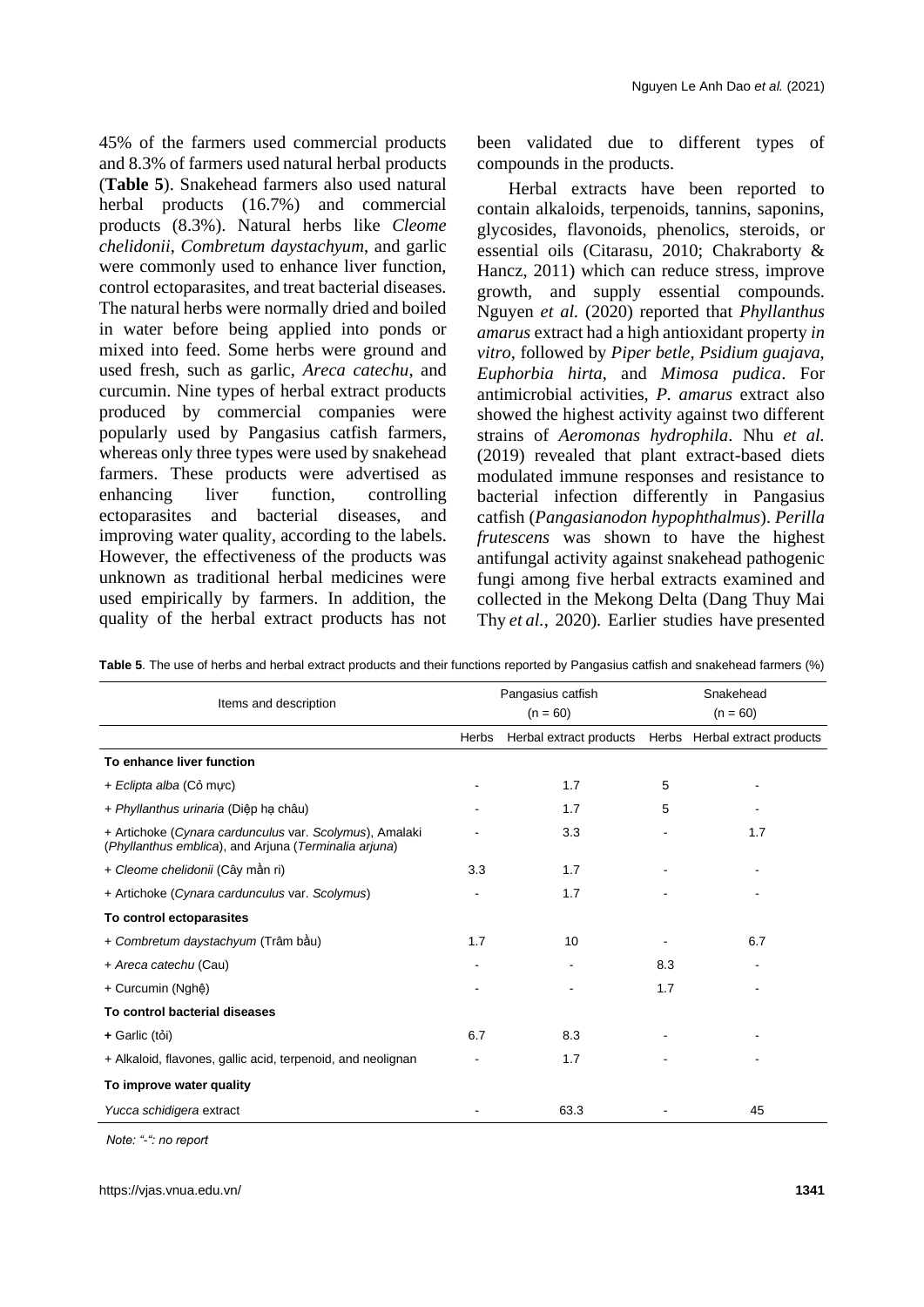that skin mucosal immune responses could be promoted in rohu (*Labeo rohita*), Caspian roach (*Rutilus rutilus*), and common carp (*Cyprinus carpio*) when the fish were fed diets in which the extracts of ginger (*Zingiber officinale Roscoe*) (Sukumaran *et al.,* 2016), garlic (*Allium sativum*) (Ghehdarijani *et al.,* 2016), and date palm fruit (*Phoenix dactylifera* L.) (Hoseinifar *et al.,* 2015) had been incorporated, respectively. Many scientific publications have documented that the crude ethanol extract of *Psidium guajava* has effective properties to enhance the immune responses and defense mechanisms in Pangasius catfish (Nhu *et al.,* 2019; 2020), rohu (Giri *et al.,* 2015; Fawole *et al.,* 2016), and tilapia (Gobi *et al.,* 2016).

In this study, farmers reported using a variety of commercial products without verification of quality and relied on the types of available bioactive compounds that were popular in the market. Farmers did not know about the quality and were unsure about their effectiveness during application. Some farmers used traditional herbs following their experiences using traditional medicines for humans and did not really know about the proper application doses. Thus, it would be recommended for indepth studies on the efficacy of herbs used as onfarm treatments, which can then be applied widely in the industry. The use of herbal extracts could reduce the costs of treatments and be more environmentally friendly treatments as they tend to be more biodegradable than synthetic molecules and less likely to produce drug resistance in parasites due to the high diversity of plant extract molecules (Blumenthal *et al.,* 2000; Logambal *et al.,* 2000).

## **Conclusions**

The survey revealed that BNP and MAS are still major pathogens that Pangasius catfish farmers have to deal with as part of fish health management. Bacterial diseases in snakehead were the primary issue, with 1 to 4 episodes per crop. Farmers of both fish used antibiotics to control bacterial diseases. Twelve types of single antibiotics and a mixture of two antibiotics were used in Pangasius catfish and eight types of antibiotics were used in snakehead aquaculture. However, enrofloxacin and ciprofloxacin, banned antibiotics according to MARD, were used by both Pangasius catfish and snakehead farmers. For the use of herbs and herbal extract products, farmers used the varieties of commercial products that were available for farmers which claimed different purposes for use. According to the farmers, the quality and effectiveness of these products were questionable. Some farmers used traditional herbs like *Eclipta alba*, *Phyllanthus urinaria*, *Cleome chelidonii*, *Areca catechu*, and garlic, among others, following their experiences using traditional medicines for humans, and they did not really know about the application doses. Thus, it would be recommended for further studies on the efficacy of herbs used as on-farm treatments, which can then be widely applied in the industry.

## **Acknowledgments**

This work was supported by the Académie de Recherche et d'Enseignement supérieur - Commission de la Coopération au Développement (ARES-CCD) through AquaBioActive (Natural bio-active plant products for environmentally friendly aquaculture production in the Mekong Delta) project.

## **References**

- Blumenthal M., Goldberg A., & Brinckmann J. (2000). Herbal medicine: Expanded commission E monographs: Integrative Medicine Communications.
- Bussmann R. W., Malca-García G., Glenn A., Sharon D., Chait G., Díaz D., Pourmand K., Jonat B., Somogy S., & Guardado G. (2010). Minimum inhibitory concentrations of medicinal plants used in Northern Peru as antibacterial remedies. Journal of Ethnopharmacology*.* 132(1): 101-108. DOI: 10.1016/j.jep.2010.07.048.
- Chakraborty S. B. & Hancz C. (2011). Application of phytochemicals as immunostimulant, antipathogenic and antistress agents in finfish culture. Reviews in Aquaculture*.* 3(3): 103-119.
- Citarasu T. (2010). Herbal biomedicines: a new opportunity for aquaculture industry. Aquaculture International*.* 18(3): 403-414. DOI: 10.1111/j.1753-5131.2011.01048.x.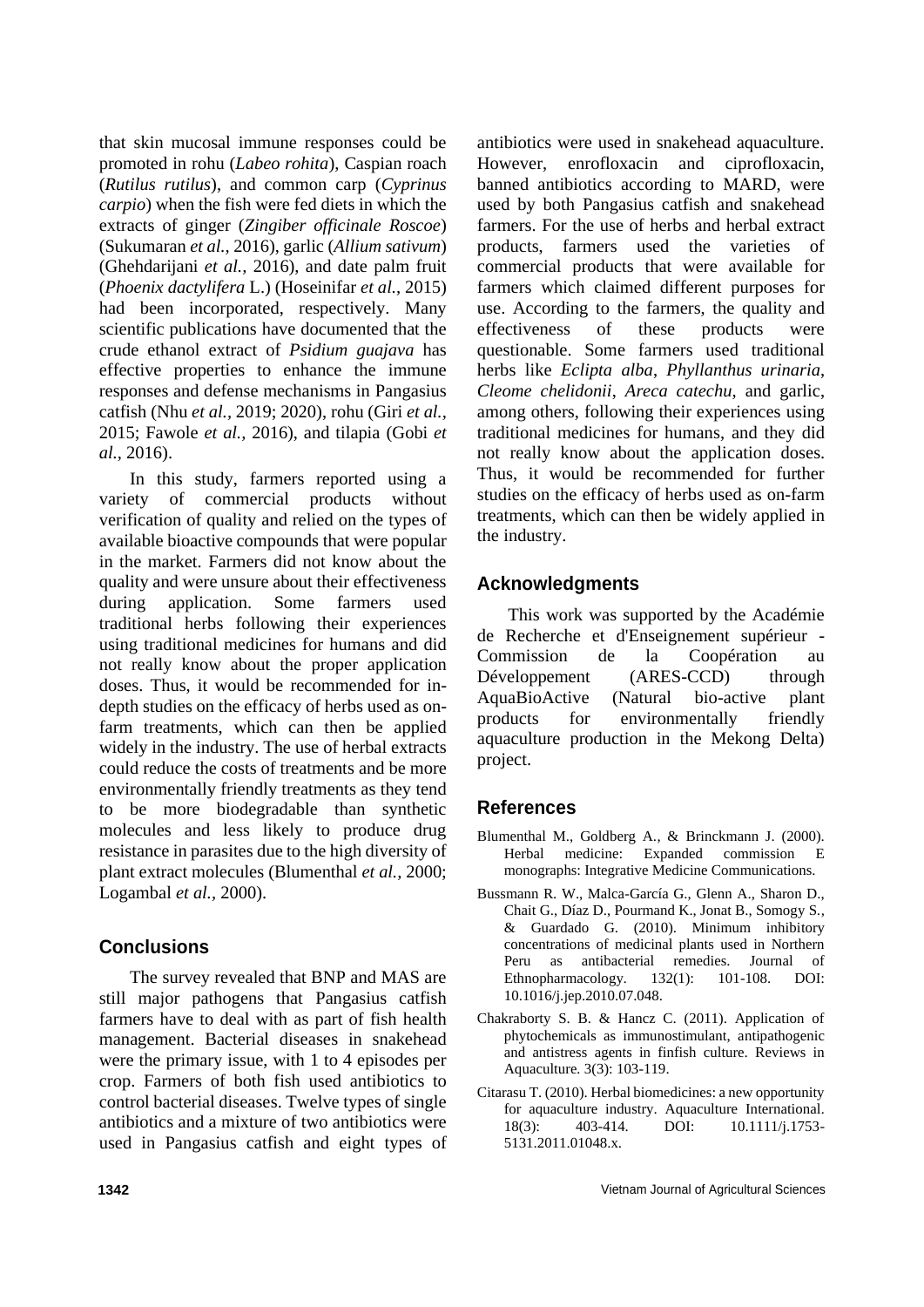- Dang Thuy Mai Thy, Bui Thi Bich Hang & Tran Thi Tuyet Hoa (2020). Antifungal activity of extracted herbs on snakehead pathogenic fungal. Can Tho University Journal of Science. 56(1): 129-136. DOI: 10.22144/ctu.jsi.2020.015 (in Vietnamese).
- De Silva S. S., & Phuong N. T. (2011). Striped catfish farming in the Mekong Delta, Vietnam: a tumultuous path to a global success. Reviews in Aquaculture*, .* 3(2): 45-73. DOI: 10.1111/j.1753-5131.2011.01046.x.
- Directorate of Fisheries (2020). Reduction of striped catfish export in 2019. Retrieved on September 22, 2020 from [https://tongcucthuysan.gov.vn/vi](https://tongcucthuysan.gov.vn/vi-vn/th%C6%B0%C6%A1ng-m%E1%BA%A1i-th%E1%BB%A7y-s%E1%BA%A3n/xu%E1%BA%A5t-nh%E1%BA%ADp-kh%E1%BA%A9u/doc-tin/013997/2019-12-05/du-bao-kim-ngach-xuat-khau-ca-tra-nam-2019-giam-manh)[vn/th%C6%B0%C6%A1ng-m%E1%BA%A1i](https://tongcucthuysan.gov.vn/vi-vn/th%C6%B0%C6%A1ng-m%E1%BA%A1i-th%E1%BB%A7y-s%E1%BA%A3n/xu%E1%BA%A5t-nh%E1%BA%ADp-kh%E1%BA%A9u/doc-tin/013997/2019-12-05/du-bao-kim-ngach-xuat-khau-ca-tra-nam-2019-giam-manh)[th%E1%BB%A7y](https://tongcucthuysan.gov.vn/vi-vn/th%C6%B0%C6%A1ng-m%E1%BA%A1i-th%E1%BB%A7y-s%E1%BA%A3n/xu%E1%BA%A5t-nh%E1%BA%ADp-kh%E1%BA%A9u/doc-tin/013997/2019-12-05/du-bao-kim-ngach-xuat-khau-ca-tra-nam-2019-giam-manh)[s%E1%BA%A3n/xu%E1%BA%A5t](https://tongcucthuysan.gov.vn/vi-vn/th%C6%B0%C6%A1ng-m%E1%BA%A1i-th%E1%BB%A7y-s%E1%BA%A3n/xu%E1%BA%A5t-nh%E1%BA%ADp-kh%E1%BA%A9u/doc-tin/013997/2019-12-05/du-bao-kim-ngach-xuat-khau-ca-tra-nam-2019-giam-manh)[nh%E1%BA%ADp-kh%E1%BA%A9u/doc](https://tongcucthuysan.gov.vn/vi-vn/th%C6%B0%C6%A1ng-m%E1%BA%A1i-th%E1%BB%A7y-s%E1%BA%A3n/xu%E1%BA%A5t-nh%E1%BA%ADp-kh%E1%BA%A9u/doc-tin/013997/2019-12-05/du-bao-kim-ngach-xuat-khau-ca-tra-nam-2019-giam-manh)[tin/013997/2019-12-05/du-bao-kim-ngach-xuat-khau](https://tongcucthuysan.gov.vn/vi-vn/th%C6%B0%C6%A1ng-m%E1%BA%A1i-th%E1%BB%A7y-s%E1%BA%A3n/xu%E1%BA%A5t-nh%E1%BA%ADp-kh%E1%BA%A9u/doc-tin/013997/2019-12-05/du-bao-kim-ngach-xuat-khau-ca-tra-nam-2019-giam-manh)[ca-tra-nam-2019-giam-manh](https://tongcucthuysan.gov.vn/vi-vn/th%C6%B0%C6%A1ng-m%E1%BA%A1i-th%E1%BB%A7y-s%E1%BA%A3n/xu%E1%BA%A5t-nh%E1%BA%ADp-kh%E1%BA%A9u/doc-tin/013997/2019-12-05/du-bao-kim-ngach-xuat-khau-ca-tra-nam-2019-giam-manh) on September 22, 2020.
- Fawole F. J., Sahu N. P., Pal A. K., & Ravindran A. (2016). Haemato‐immunological response of *Labeo rohita* (Hamilton) fingerlings fed leaf extracts and challenged by *Aeromonas hydrophila*. Aquaculture Research*.,* 47(12): 3788-3799. DOI: 10.1111/are.12829.
- Ghehdarijani M. S., Hajimoradloo A., Ghorbani R., & Roohi Z. (2016). The effects of garlic-supplemented diets on skin mucosal immune responses, stress resistance and growth performance of the Caspian roach (*Rutilus rutilus*) fry. Fish and Shellfish Immunology*.,* 49: 79-83. DOI: 10.1016/j.fsi.2015.12.021.
- Giri S. S., Sen S. S., Chi C., Kim H. J., Yun S., Park S. C. & Sukumaran V. (2015). Effect of guava leaves on the growth performance and cytokine gene expression of *Labeo rohita* and its susceptibility to *Aeromonas hydrophila* infection. Fish and Shellfish Immunology*.* 46(2): 217-224. DOI: 10.1016/j.fsi.2015.05.051.
- Gobi N., Ramya C., Vaseeharan B., Malaikozhundan B., Vijayakumar S., Murugan K. & Benelli G. (2016). *Oreochromis mossambicus* diet supplementation with *Psidium guajava* leaf extracts enhance growth, immune, antioxidant response and resistance to *Aeromonas hydrophila*. Fish and Shellfish Immunology*.* 58: 572-583. DOI: 10.1016/j.fsi.2016.09.062.
- Hoseinifar S. H., Khalili M., Rufchaei R., Raeisi M., Attar M., Cordero H., & Esteban M. Á. (2015). Effects of date palm fruit extracts on skin mucosal immunity, immune related genes expression and growth performance of common carp (*Cyprinus carpio*) fry. Fish and Shellfish Immunology*.* 47(2): 706-711. DOI: 10.1016/j.fsi.2015.09.046.
- Huynh Van Hien, Nguyen Hoang Huy & Nguyen Thi Minh Thuy (2011). Technical and economical comparison of snakehead (*Channa striata*) pond culture by trashfish and commercial pelled feed in An Giang and Dong Thap provinces, Vietnam. Proceedings of Vietnam National Aquaculture Conference. Nong Lam University: 480-487.
- Kim Van Van (2012). The use of garlic in treatment of bacterial disease. In: Phu T. Q. (Eds.). Principals and technique in aquaculture. Agriculture Publisher, HCMC. 170 pages.
- Logambal S., Venkatalakshmi S. & Michael R. D. (2000). Immunostimulatory effect of leaf extract of *Ocimum sanctum* Linn. in *Oreochromis mossambicus* (Peters). Hydrobiologia*,* 430(1-3): 113-120. DOI: 10.1023/A:1004029332114.
- Mai Van Tai (2012). Use of veterinary medicines in Vietnamese aquaculture: current status. FAO Fisheries and Aquaculture Technical Paper. (547): 91-98.
- MARD (2016). Circular No. 10/2016/TTBNN dated July 16th, 2016 on the list of drugs, chemicals and antibiotics banned or restricted to use in Vietnamese aquaculture. Retrieved on November 30, 2019 from [http://vanban.chinhphu.vn/portal/page/portal/chinhph](http://vanban.chinhphu.vn/portal/page/portal/chinhphu/hethongvanban?class_id=1&mode=detail&document_id=186403) [u/hethongvanban?class\\_id=1&mode=detail&docume](http://vanban.chinhphu.vn/portal/page/portal/chinhphu/hethongvanban?class_id=1&mode=detail&document_id=186403) [nt\\_id=186403](http://vanban.chinhphu.vn/portal/page/portal/chinhphu/hethongvanban?class_id=1&mode=detail&document_id=186403) on November 30, 2019 (in Vietnamese).
- Dao N. L. A., Phu T. M., Douny C., Ouetin-Leclerca J., Hue B. T. B, Bach L. T., Nhu T. Q., Hang B. T. B., Huong D. T. T., Phuong N. T., Kestemont P. & Scippo M.-L. (2020). Screening and comparative study of *in vitro* antioxidant and antimicrobial activities of ethanolic extracts of selected Vietnamese plants. International Journal of Food Properties*.,* 23(1): 481- 496. DOI: 10.1080/10942912.2020.1737541.
- Nguyen Phu Hoa (2012). The use of Yucca extract in aquaculture. In: Truong Quoc Phu (Ed.). Principals and technique in aquaculture. Agriculture Publisher, HCMC: 170 pages (in Vietnamese).
- Nguyen Quoc Thinh, Masashi Maita & Tran Minh Phu (2020). Status of diseases, drugs and chemicals use in snakehead (*Channa striata*) culture in An Giang and Tra Vinh provinces. Can Tho University Journal of Science. Specialized in Aquaculture. 56(2): 179-184 (in Vietnamese). DOI: 10.22144/ctu.jsi.2020.020.
- Nguyen Quoc Thinh, Tran Minh Phu, Huynh So Ni, Sebastien Quennery, Do Thi Thanh Huong, Nguyen Thanh Phuong, Patrick Kestemont & Marie Louise Scippo (2014). Situation of chemicals used in rice-fish, stripped catfish cultured in pond and red tilapia cultured in cage in Mekong Delta Can Tho University Journal of Science. 2: 278-283 (in Vietnamese).
- Nhu T. Q., Dam N. P., Hang B. T. B., Hue B. T. B., Scippo M.-L., Phuong N. T., Quetin-Leclercq J., & Kestemont P. (2020). Immunomodulatory potential of extracts, fractions and pure compounds from *Phyllanthus amarus* and *Psidium guajava* on striped catfish (*Pangasianodon hypophthalmus*) head kidney leukocytes. Fish and Shellfish Immunology. DOI: 10.1016/j.fsi.2020.05.051.
- Nhu T. Q., Hang B. T. B., Hue B. T. B., Quetin-Leclercq J., Scippo M.-L., Phuong N. T., & Kestemont P. (2019). Plant extract-based diets differently modulate immune responses and resistance to bacterial infection in striped catfish (*Pangasianodon hypophthalmus*). Fish